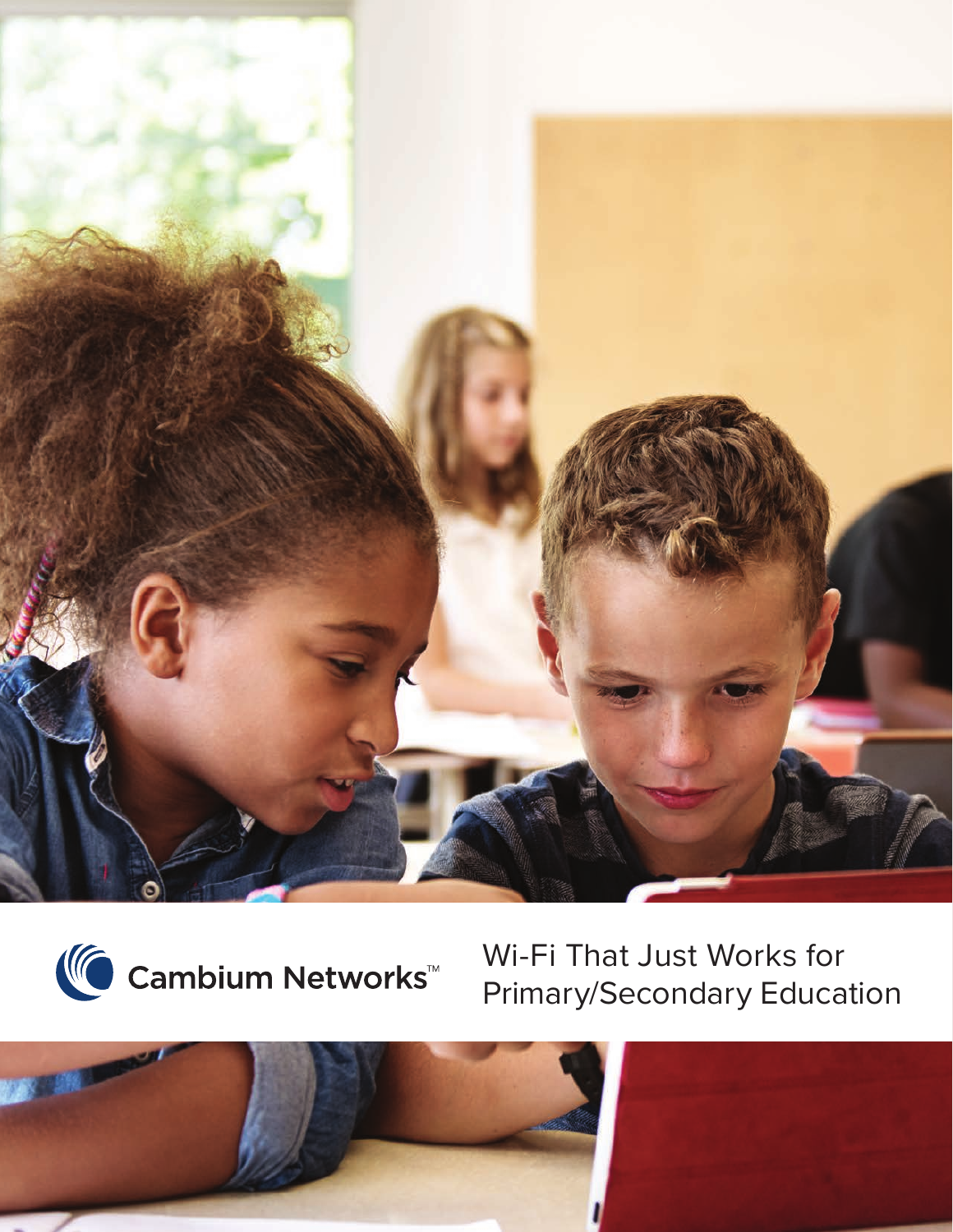# **Simple and Scalable Wi-Fi for Education**

Pencils, paper and textbooks have been replaced with tablets, interactive boards, streaming video, augmented reality and building infrastructure IOT. Your schools – and your students – need robust and reliable Wi-Fi to connect them to the world.

#### Schools need:

- Robust and reliable Wi-Fi to connect to the world
- A low risk path to migrate to Wi-Fi 6 and integrate IOT networks, students, staff, faculty and guest access
- Technology that is easy to use and affordable to meet budget constraints

Cambium Networks makes digital learning with Wi-Fi easy and affordable. With Cambium Networks Wi-Fi solutions purposely designed for the connectivity needs of modern schools, your district can have a simple, scalable network that performs immediately and does so at a significantly lower total cost of ownership.

## **The Cambium Networks Difference**

Thousands of schools around the world have chosen our Wi-Fi access points (AP) that provide a tailored solution and minimize the amount of equipment and associated costs. End-to-end monitoring and management ensures maximum network availability to support learning. cnMatrix™ switches provide automatic device segmentation to securely manage access.

Cambium Networks solutions are supported with management systems that let you intuitively configure, monitor, and manage your wireless network. Cambium Networks provides network

operators an affordable, feature-rich, high quality unified wired/ wireless enterprise-grade network. Connectivity consistently works. Teachers and students can focus on learning. Small IT teams can effectively manage multiple schools in a district.

Where E-rate funding is applicable, Cambium Networks provides internet connectivity solutions for your school or library that are eligible for E-rate Category 1 & 2 funding. Contact Cambium Networks and one of our E-rate specialists will help.



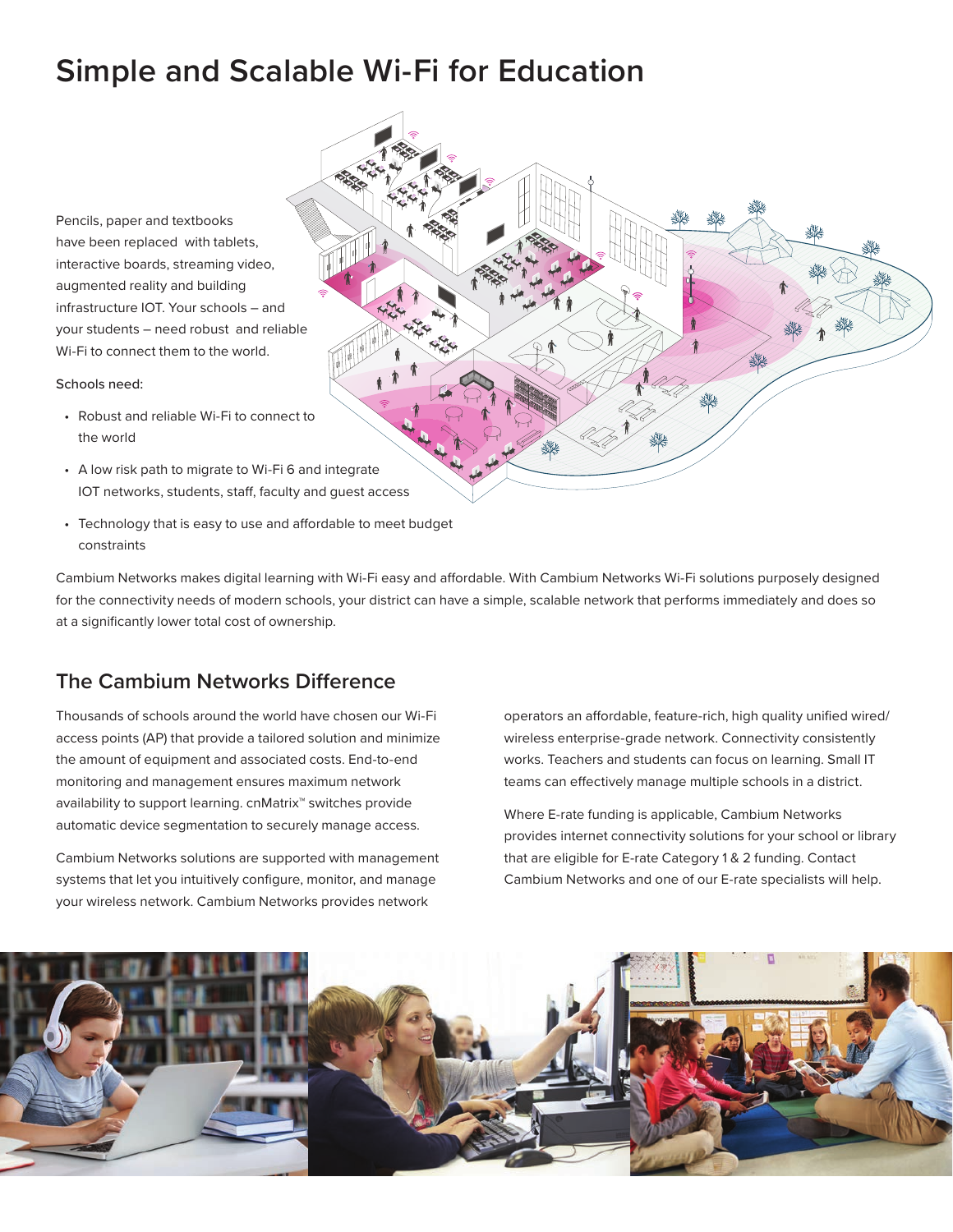# **Experience the Difference**

# **SIMPLE: make it easy to maximize learning**

## **Zero-Touch Configuration**

**Day Zero** – Pre-configure the network even before you receive the access points.

**Day One** – Plug in the access points and they are automatically configured.

**Ongoing** – Automatic RF controls adjust the network. Roaming is seamless for users across campus. Manage everything easily from one console.

### **EasyPass**

EasyPass access management supports Google G-suite and Microsoft Azure integration, plus IoT integration, guest access and more to cover a wide variety of use cases.

### **Single Cloud Dashboard**

Monitor and manage the entire network, whether for a school or district-wide, from a single screen to optimize performance and minimize network downtime.

## **Proven Solutions**

**"Our district is in the beginning stages of rolling out Wi-Fi 6. Wi-Fi 6 will allow students to connect quicker than some of the older technology. The big benefit is in being able to support a classroom full of students simultaneously streaming videos."** Dr. Melanie Honeycutt, Chief Information Officer, Burke County Public Schools



## **SCALABLE: connect a school or district**

Connect a single school with 10 classrooms or standardize a district-wide solution. Cambium Networks offers a complete portfolio of access points and a variety of options for management systems that will fit large and small schools as they grow. Solutions include Zero-Touch configuration, automatic RF optimization, seamless roaming and a dashboard with system level, site level, and AP level key performance indicators (KPI). Deploy the entire network in one day and manage with enterprise grade automation.

**Application Control** – Visibility and control of 2000+ applications to ensure reliable performance for learning applications, including ability to prioritize Zoom, Blackboard, Google Docs/Meet, and more.

## **AFFORDABLE: with low total cost**

Reduce the cost and hassle of Wi-Fi and migrating to Wi-Fi 6. High density access points reduce equipment requirements, associated site preparation and labor costs. Automated management optimizes network performance and IT teams can manage the network without being on site. Administrators should never have to touch an AP and never send a technician.

**"The education system is moving toward cloud-based collaboration, so to maximize efficiency in the classroom, we knew that a reliable wireless network was imperative."**  Sharon Lunceford, Director of Information Technology, Houston County Board of Education

**"Our previous solution was designed for coverage and not density and lacked the capacity we needed. cnPilot was quickly self-installed and provides the capacity to accelerate learning."** Scott Bunyea, Network Administrator, Plymouth School District